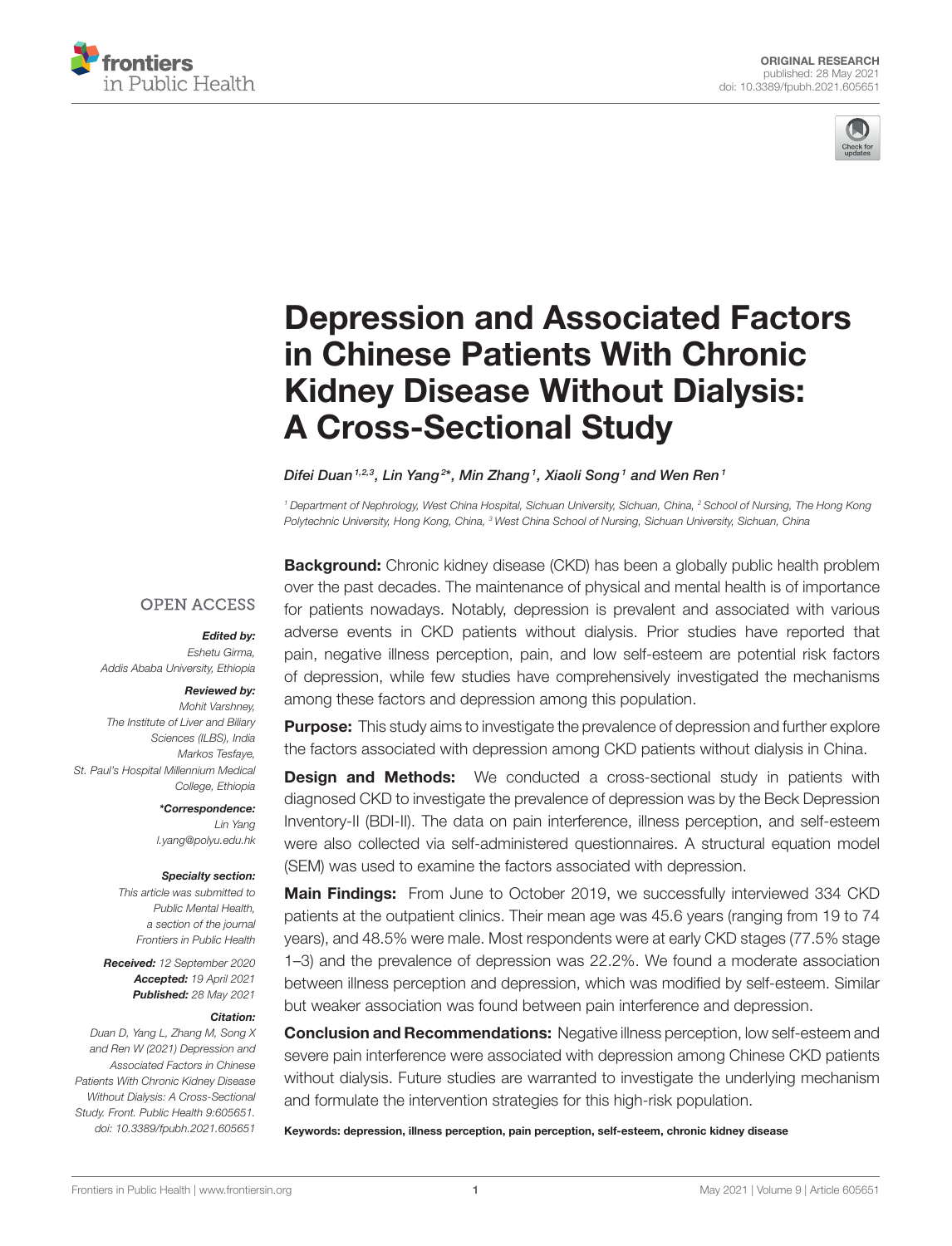# INTRODUCTION

Chronic kidney disease (CKD) is characterized by progressive loss of renal function and classified as five stages based on estimated glomerular filtration rate (eGFR) according to Kidney Disease: Improving Global Outcomes (KDIGO) guidelines [\(1\)](#page-6-0). CKD is a global public health problem [\(2\)](#page-6-1); the all-age mortality rate of CKD increased worldwide by 41.5% (95% uncertainty interval: 35.2–46.5) between 1990 and 2017 [\(3\)](#page-6-2). A national crosssectional survey conducted in 2012 showed that the prevalence of CKD among Chinese adults was 10.8% (95% confidence interval: 10.2–11.3) [\(4\)](#page-6-3). CKD is irreversible; when it progresses to stage 5, patients experience kidney failure that requires replacement therapy (e.g., dialysis treatment) to prolong life. However, in 2016, the annual mortality rate of patients with hemodialysis in Sichuan Province, China was 58.39% person-years [\(5\)](#page-6-4). Effective management including early initiation of dialysis treatment is critical for delaying the progression of CKD [\(6\)](#page-6-5).

Multidisciplinary management strategies have become commonly used to promote both the physical and mental well-being of patients [\(7\)](#page-6-6). One of the most common mental illnesses in CKD patients without dialysis was depression [\(8\)](#page-6-7), which was typically diagnosed through interviews and self-report questionnaires. Depression was associated with low treatment adherence, early initiation of dialysis, and high risk of hospitalization and death in CKD patients without dialysis [\(9,](#page-6-8) [10\)](#page-6-9). The prevalence of depressive symptoms in CKD patients at stage 1–5 was as a high as 26.5% [\(11\)](#page-6-10). Many studies have focused on the negative impact of depressive symptoms on the outcome of CKD. Previous studies in Western populations have shown that negative illness perception, pain, and low self-esteem are potential risk factors for depression [\(12](#page-6-11)[–14\)](#page-6-12); however, the factors associated with depression in CKD patients remain poorly understood. Some studies have adopted behavioral models to address this question [\(15\)](#page-6-13). The Common Sense Self-Regulation Model (CS-SRM) proposed that individual perception of illness and the coping strategies used—but not the disease itself—determined behavioral and emotional responses such as depression. The CS-SRM has been successfully applied to predict the progression of different chronic diseases, including diabetes, hypertension, and cancer [\(16\)](#page-6-14). However, there were limited data on the contribution of illness perception to depression in CKD patients without dialysis [\(17\)](#page-6-15). One study of 80 CKD patients (36% without and 64% with dialysis) found that negative illness perception significantly increased the incidence of depression [\(18\)](#page-6-16) but only 29 patients at stage 3–5 were recruited, which limits the generalizability of this finding.

It has been well-recognized that pain had a negative impact on illness perception and self-esteem [\(12,](#page-6-11) [19,](#page-6-17) [20\)](#page-6-18). Most CKD patients experienced chronic, acute, or paroxysmal pain that were caused by the disease itself and underlying comorbidities [\(21\)](#page-6-19). Despite the high prevalence, pain in CKD patients has been underrecognized and its severity was underestimated by physicians in renal clinics [\(22\)](#page-6-20), partially due to the lack of comprehensive assessment tools. pain interference measures the extent to which physical pain impeded daily life and well-being, [\(23\)](#page-6-21) and is an important aspect of pain assessment in addition to pain intensity, [\(24\)](#page-7-0). Pain intensity was shown to be positively associated with depressive symptoms in CKD patients [\(25\)](#page-7-1). However, there is limited data on the relationship between pain interference and illness perception and self-esteem [\(26,](#page-7-2) [27\)](#page-7-3).

Self-esteem is based on positive and negative feelings that an individual has about him/herself, which create a sense of selfworth. Self-esteem is both an outcome and determinant of health behavior, and thus plays an important role in chronic illness management [\(28\)](#page-7-4). In particular, high self-esteem is a resource for coping with disease and serves as a buffer against stress and depression [\(29\)](#page-7-5). However, living with chronic diseases might lower patients' self-esteem [\(30\)](#page-7-6). As their disease progresses, CKD patients may experience lower self-esteem as a result of anxiety and feelings of desperation regarding their prognosis and the effectiveness of treatments, which can lead to depression [\(31\)](#page-7-7). In a survey among 109 CKD patients at stage 4 or 5, lower selfesteem was found to be associated with higher illness perception [\(32\)](#page-7-8), and higher risk of depression in young adults with endstage CKD [\(33\)](#page-7-9). However, the role of self-esteem has not been investigated in CKD patients without dialysis. Moreover, most studies were conducted in Western countries, which might not be generalized to Chinese populations.

To date there have been no studies investigating the association between pain interference, illness perception, selfesteem, and depression in CKD patients without dialysis. This is due in part to the fact that Chinese patients avoid seeking medical assistance for mental illness and because mental healthcare is seldom included in the management of chronic diseases [\(34\)](#page-7-10). In the present study, we tested the hypothesis that severe pain interference is associated with negative illness perception and low self-esteem in CKD patients without dialysis, leading to depression (**[Figure 1](#page-1-0)**).

## MATERIALS AND METHODS

#### Study Design and Participants

This cross-sectional study was conducted in a large tertiary hospital (>4,000 beds) in Southwestern China. The research assistants were nurses in the Department of Nephrology who

<span id="page-1-0"></span>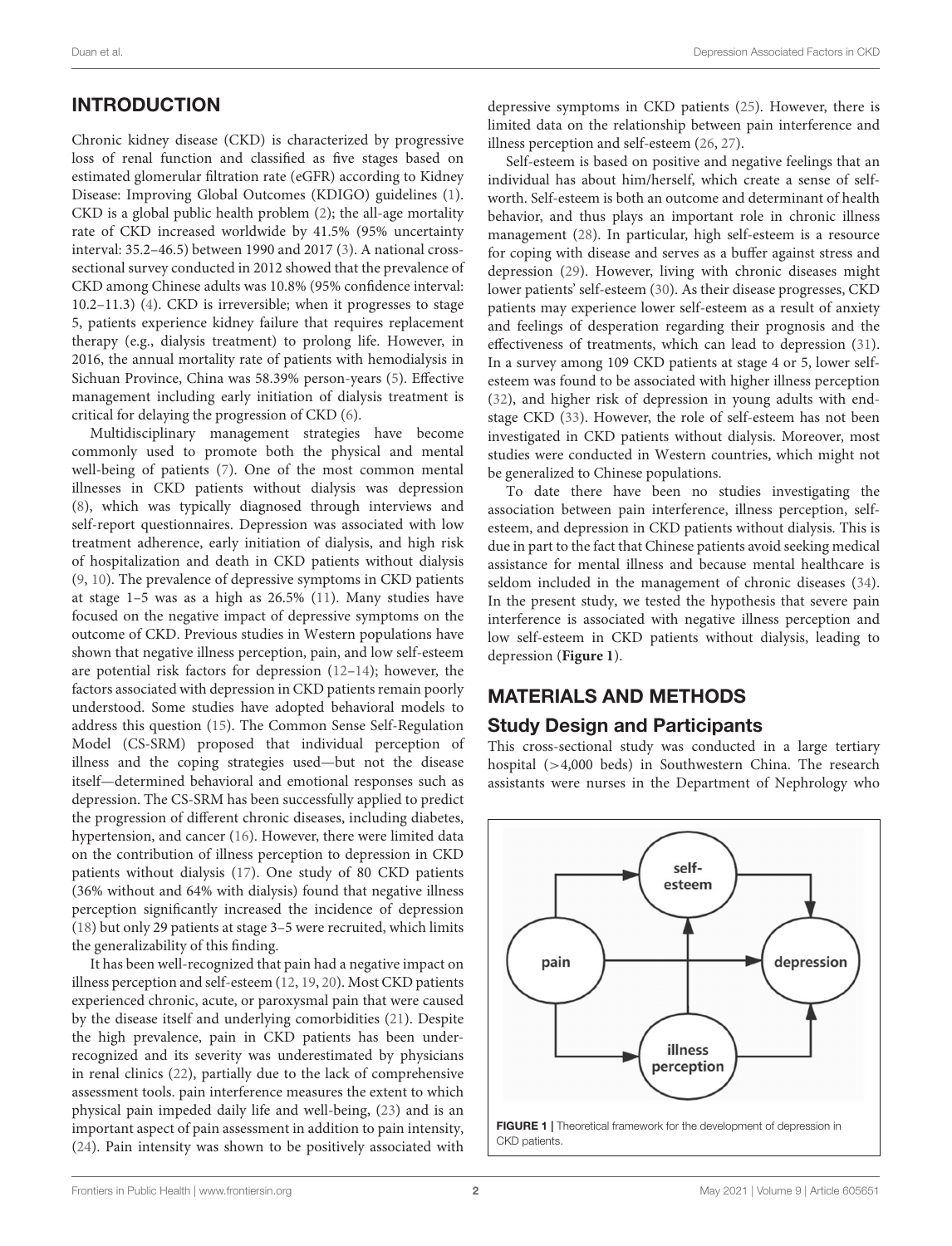were trained on the standardized procedures for collecting information via questionnaires. Participants were invited to complete the self-administered questionnaire while they attended the renal clinic after they had signed the consent form. The completion time for the questionnaire was 15–20 min. The inclusion criteria were as follows: (1) age  $>$  18 years; (2) diagnosed with CKD by a nephrology specialist; (3) under regular follow-up at the renal clinic; and (4) able to speak Mandarin. The exclusion criteria were as follows: (1) diagnosed with a life-threatening condition (e.g., acute respiratory distress syndrome, acute heart failure, etc.); (2) receiving dialysis treatments or received kidney transplantation surgery; (3) unable to complete the survey; and (4) previously diagnosed with depression or received depression treatment. According to KDIGO guidelines, CKD patients were classified as stage 1 (eGFR  $\geq$  90 ml/min/1.73 m<sup>2</sup>), stage 2 (eGFR  $= 60 - 89 \text{ ml/min}/1.73 \text{ m}^2$ ), stage 3 (eGFR  $= 30 - 59 \text{ ml/min}/1.73$ m<sup>2</sup>), stage 4 (eGFR = 15–29 ml/min/1.73 m<sup>2</sup>), or stage 5 (eGFR  $< 15$  ml/min/1.73 m<sup>2</sup>).

#### Sample Size

The sample size was primarily calculated with the aim of investigating the prevalence of depression in the cohort [26.5% in CKD stage 1–5 patients [\(11\)](#page-6-10)]. With an  $\alpha$  of 0.05, 2-tailed testing, power of 0.80, and margin of error of 6%, we estimated that 334 participants needed to be recruited. In line with the rule-ofthumb of 10 cases per variable, the number of participants was deemed sufficient for the structural equation model (SEM).

#### Outcome Measurement

Depression was evaluated with the Beck Depression Inventory-II (BDI-II), a 21-item questionnaire with total score ranging from 0–63 [\(35\)](#page-7-11) and each item scored from 0–3 on a Likert scale. The BDI-II has satisfactory internal consistency and reliability for assessing CKD patients without dialysis [\(36\)](#page-7-12). In this study, depression was defined as a BDI-II score  $\geq$ 11 [\(37\)](#page-7-13). The Cronbach's α was 0.86. Based on the factor structure of BDI-II [\(38\)](#page-7-14), the 21 items were parceled as 3 components and used as indicators of latent depression variables (somatic, cognitive, and affective observed items) [\(39\)](#page-7-15).

#### Other Instruments

Pain interference was measured with the Chinese version of the Brief Pain Inventory (BPI) [\(40\)](#page-7-16), which has seven items, each scored from 0–10, that assess the degree to which pain has interfered with daily living in the 3 months prior to the assessment. The recall period of pain assessment was shortened to 1 month as in a previous study [\(41\)](#page-7-17). Participants were asked whether their pain had persisted for >3 months to screen out those suffering from chronic pain. The Cronbach's α of pain interference was 0.91. Confirmatory factor analysis (CFA) was performed and three items were retained with a goodness-offit for this measurement model [\(42\)](#page-7-18): the extent to which pain interferes with general activities (Item 1), sleep quality (Item 6), and enjoyment of life (Item 7).

Illness perception was assessed with the Chinese version of the Brief Illness Perception Questionnaire, which comprises eught items scored from 0 (strongly disagree) to 10 (strongly agree) that assess cognitive and emotional representations of illnesses [\(43\)](#page-7-19). A higher total score indicates a more negative illness perception. The Cronbach's α was 0.70. We used CFA to combine the eight items into three items: the extent to which the illness affects daily life (Item 1), concern about the illness (Item 6), and emotions (Item 8).

Self-esteem was assessed with the Rosenberg Self-Esteem Scale, which has 10 items each scored from 1 (strongly agree) to 4 (strongly disagree). A higher score represents higher selfesteem. In previous studies, the scale has shown good reliability in CKD patients [\(44\)](#page-7-20). The Cronbach's α was 0.87. Four items were identified from the CFA for self-esteem: "I feel that I'm a person of worth, at least on an equal plane with others" (Item 1); "I feel that I have a number of good qualities" (Item 2); "I am able to do things as well as most other people" (Item 3); and "Overall I am satisfied with myself" (Item 7).

Demographic data (age, sex, income, marital status, etc.) and clinical data (comorbidities, CKD stage, time since CKD diagnosis) were collected from self-report questionnaires or electronic medical records at the hospital.

#### Data Analysis

Descriptive statistics such as mean and standard deviation were applied to continuous variables, whereas frequency and percentage were used for categorical data. Univariate linear regression was performed to select the variables with  $p$ -value  $\lt$ 0.1 which were included in the subsequent multivariate linear regression analysis. The significant ( $p < 0.05$ ) variables were entered into the SEM for further analysis.

We removed outliers using the Mahalanobis distance test and further assessed data normality. The remaining data ( $n = 326$ ) were used for the SEM with maximum likelihood estimation. CFA was performed to determine whether the goodness-offit of the measurement model was satisfactory. Multifactor CFA was carried out to evaluate the discriminant validity of variables included in the final model [\(45\)](#page-7-21). For each pair of latent variables, average variance extracted (AVE) exceeding the square of the correlation coefficient indicated that the pair was sufficiently different to be recognized as separate variables. The final model was derived by adding pathways or removing variables while inspecting changes in goodnessof-fit indices and standardized residuals. The goodness-of-fit of the structural model was measured by the Chi square test, standardized root-mean-square residual (SRMR), root-meansquare error of approximation (RMSEA), adjusted goodnessof-fit (AGFI), comparative fit index (CFI), goodness-of-fit (GFI), and Tucker Lewis index (TLI) [\(46\)](#page-7-22). After testing for multivariate normal distribution, the data were bootstrapped 2,000 times to increase the goodness-of-fit of the model [\(47\)](#page-7-23). All statistical analyses were performed using SPSS v25.0, and SEM was performed using Amos v24.0 (both from IBM, Armonk, NY, USA).

# RESULTS

## Study Population

Between June and October 2019, 334 CKD participated in the study for a response rate of 45%. The demographic characteristics and disease history of the study population are shown in **[Table 1](#page-3-0)**.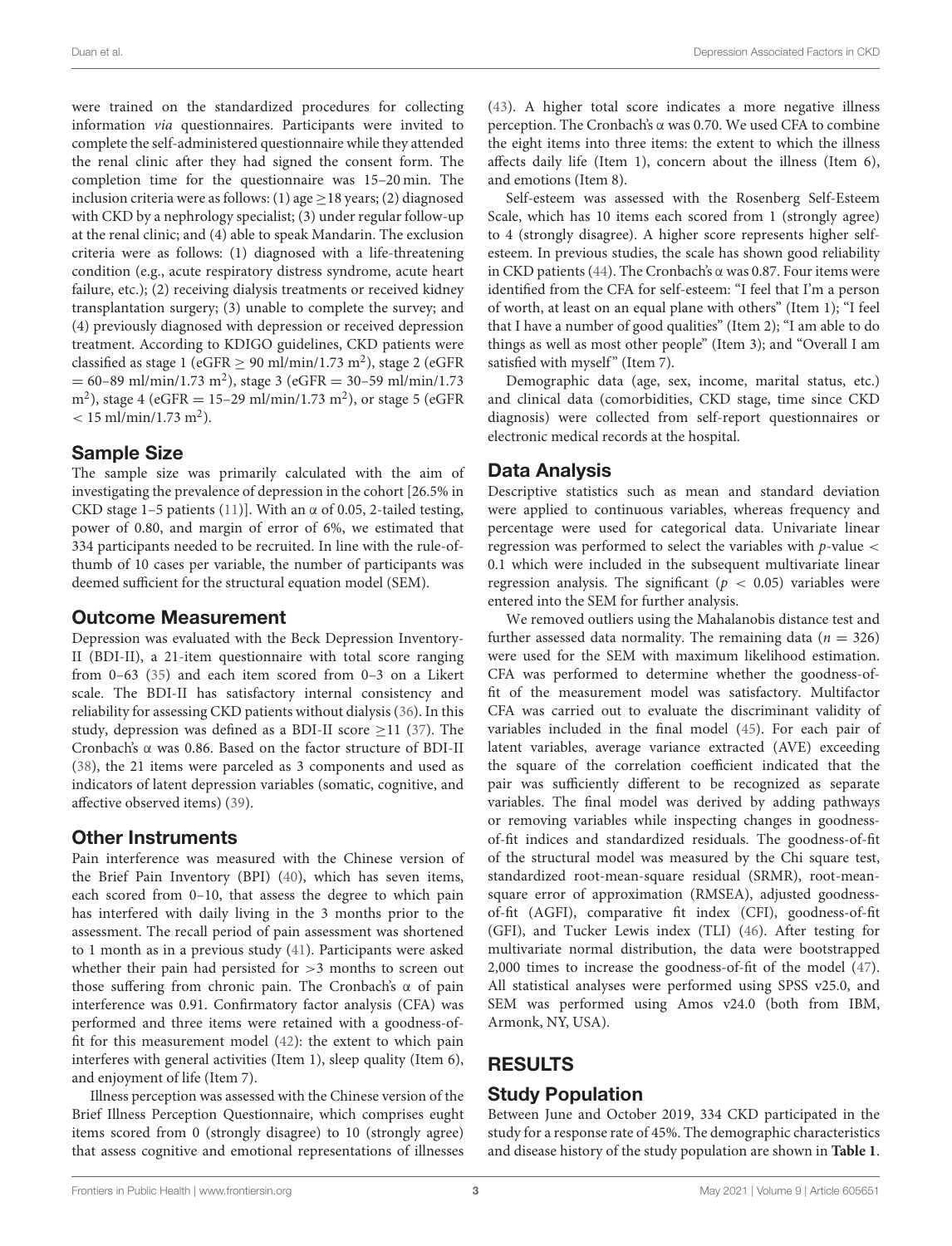<span id="page-3-0"></span>

| Characteristic                           | n (%) |          |
|------------------------------------------|-------|----------|
| Number of participants                   | 334   |          |
| Sex, n (%)                               |       |          |
| Male                                     | 158   | (47.3)   |
| Female                                   | 176   | (52.7)   |
| Mean age, years (SD)                     | 45.6  | (12.754) |
| Range                                    | 19-73 |          |
| Occupation, n (%)                        |       |          |
| Employed                                 | 260   | (77.8)   |
| Unemployed                               | 74    | (22.2)   |
| Education, $n$ (%)                       |       |          |
| Primary or below                         | 58    | (17.4)   |
| Junior or high school                    | 166   | (49.7)   |
| College or above                         | 110   | (32.9)   |
| Marital status, n (%)                    |       |          |
| Married                                  | 276   | (82.6)   |
| Single                                   | 36    | (10.8)   |
| Other                                    | 22    | (6.6)    |
| Place of residence, n (%)                |       |          |
| Urban                                    | 201   | (60.2)   |
| Suburban                                 | 98    | (29.3)   |
| Village                                  | 35    | (10.5)   |
| Monthly personal income (RMB), n (%)     |       |          |
| $<$ 2,000 or no income                   | 102   | (30.5)   |
| 2,000-5,000                              | 94    | (28.1)   |
| $5,000 - \geq 8,000$                     | 64    | (19.2)   |
| Not reported (unknown)                   | 71    | (21.3)   |
| History of smoking, n (%)                |       |          |
| Current                                  | 40    | (12.0)   |
| Ex-smoker                                | 48    | (14.4)   |
| Never                                    | 246   | (73.7)   |
| History of alcohol drinking, n (%)       |       |          |
| Current                                  | 36    | (10.8)   |
| Ex-drinker                               | 223   | (66.8)   |
| Never                                    | 75    | (22.5)   |
| $CKD$ stage, $n$ (%)                     |       |          |
| G1                                       | 80    | (24.0)   |
| G <sub>2</sub>                           | 82    | (24.6)   |
| G3                                       | 97    | (29.0)   |
| G4                                       | 51    | (15.3)   |
| G5                                       | 24    | (7.2)    |
| Months since CKD diagnosis, median (IQR) | 24    | (50.0)   |
| Comorbidity, n (%)                       |       |          |
| Hypertension                             | 84    | (25.1)   |
| <b>Diabetes</b>                          | 43    | (12.9)   |
| <b>Both</b>                              | 17    | (5.1)    |
| Other                                    | 19    | (5.7)    |
| None                                     | 171   | (51.2)   |
| <b>Depression</b>                        |       |          |
| Yes                                      | 74    | (22.2)   |
| No                                       | 260   | (77.8)   |
|                                          |       |          |

*(Continued)*

#### TABLE 1 | Continued

| Characteristic      | $n$ (%) |        |
|---------------------|---------|--------|
| Pain characteristic |         |        |
| Chronic             | 109     | (32.6) |
| Other type          | 69      | (20.7) |
| None                | 156     | (46.7) |

*CKD, chronic kidney disease; IQR, interquartile range; RMB, renminbi.*

<span id="page-3-1"></span>**TABLE 2** | Sample correlations and mean (SD) of the main variables  $(n = 334)$ .

|                              | Depression | Illness perception Self-esteem |           | Mean (SD)     |
|------------------------------|------------|--------------------------------|-----------|---------------|
| Depression                   |            |                                |           | 5.86(5.84)    |
| <b>Illness</b><br>perception | $0.54**$   |                                |           | 34.48 (11.59) |
| Self-esteem                  | $-0.41**$  | $-0.59**$                      |           | 30.16 (4.50)  |
| Pain<br>interference         | $0.44***$  | $0.36***$                      | $-0.27**$ | 1.21(1.80)    |

\*\**P* < *0.01.*

*SD, standard deviation.*

The mean age was 45.6 years (range: 19–74 years), and 48.5% were male. Most (>75%) were in an early stage of CKD and the average time since CKD diagnosis was 24 months. Comorbidities including hypertension and diabetes were present in 48.8% of participants. A total of 74 patients (22.2%) were diagnosed with depression (BDI-II score >11).

#### Association Between Pain, Illness Perception, Self-Esteem, and Depression in CKD Patients Without Dialysis

Pain interference was positively associated with illness perception and depression and negatively associated with self-esteem (**[Table 2](#page-3-1)**). Illness perception was positively associated with depression and negatively associated with self-esteem. Selfesteem was negatively associated with depression.

Regarding the measurement model, the scales showed good convergent and discrimination validity, with AVE>0.5 and construct reliability >0.7 [\(48\)](#page-7-24) (**[Table 3](#page-4-0)**).

As the demographic and clinical variables were not significantly associated with depression in the multivariate regression analysis, only pain interference, self-esteem, illness perception, and depression were entered into the SEM analysis. Overall, the final model had satisfactory goodness-of-fit (X2  $= 69.219$ ; X2/df  $= 1.17$ ; GFI  $= 0.095$ ; AGFI  $= 0.951$ ; CFI  $=$ 0.985; TLI = 0.982; RMSEA = 0.030; SRMR = 0.043) (**[Figure 2](#page-5-0)**). Pain interference and illness perception accounted for 26% of the self-esteem variance, and pain interference alone explained 17% of the illness perception variance. Pain interference, illness perception, and self-esteem together accounted for 49% of the variance in depression. Pain interference and illness perception showed a significant positive association with depression ( $\beta = 0.26$  and 0.41,  $p < 0.001$ ), whereas a negative association was found for self-esteem ( $\beta = -0.22$ ,  $p < 0.001$ ).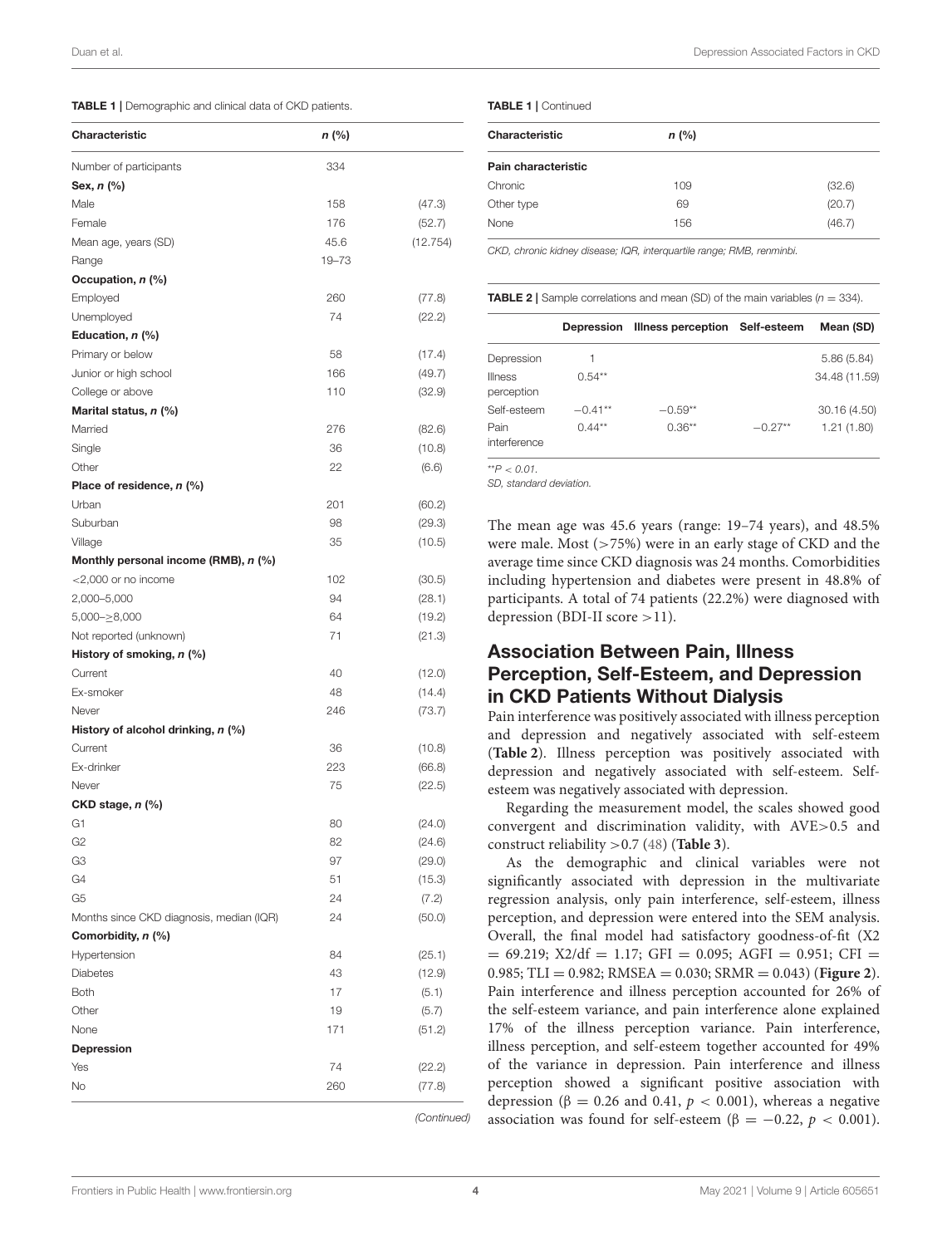<span id="page-4-0"></span>

| <b>TABLE 3</b>   Reliability and validity of instruments for assessment of pain, illness |  |
|------------------------------------------------------------------------------------------|--|
| perception, self-esteem, and depression ( $n = 326$ ).                                   |  |

| Latent<br>variable | <b>Item</b>     | <b>Convergent validity</b> |                   |                  |           |            |
|--------------------|-----------------|----------------------------|-------------------|------------------|-----------|------------|
|                    |                 | P-value                    | Factor<br>loading | Item reliability | <b>CR</b> | <b>AVE</b> |
| Pain               | P1              |                            | 0.887             | 0.787            | 0.930     | 0.815      |
|                    | P <sub>2</sub>  | < 0.001                    | 0.893             | 0.797            |           |            |
|                    | P <sub>3</sub>  | < 0.001                    | 0.928             | 0.861            |           |            |
| Self-esteem        | <b>R1</b>       |                            | 0.794             | 0.630            | 0.875     | 0.636      |
|                    | R <sub>2</sub>  | < 0.001                    | 0.783             | 0.613            |           |            |
|                    | R <sub>3</sub>  | < 0.001                    | 0.851             | 0.724            |           |            |
|                    | <b>R4</b>       | < 0.001                    | 0.759             | 0.576            |           |            |
| Depression         | DP <sub>1</sub> |                            | 0.864             | 0.746            | 0.849     | 0.655      |
|                    | DP <sub>2</sub> | < 0.001                    | 0.686             | 0.471            |           |            |
|                    | DP3             | < 0.001                    | 0.864             | 0.746            |           |            |
| <b>Illness</b>     | 1               |                            | 0.738             | 0.545            | 0.883     | 0.718      |
| perception         |                 |                            |                   |                  |           |            |
|                    | 2               | < 0.001                    | 0.860             | 0.740            |           |            |
|                    | IЗ              | < 0.001                    | 0.932             | 0.869            |           |            |

*AVE, average variance extracted; CR, construct reliability.*

Illness perception ( $\beta = -0.43$ ,  $p < 0.001$ ) and pain ( $\beta =$  $-0.15$ ,  $p = 0.012$ ) were negatively associated with self-esteem, and pain was positively associated with illness perception  $(\beta = 0.42, p < 0.001).$ 

#### **DISCUSSION**

Depression has adverse health effects in CKD patients without dialysis [\(9\)](#page-6-8), resulting from treatment non-adherence and unhealthy lifestyle [\(49\)](#page-7-25). Systemic inflammation in depression can also lead to suppression of patients' immune system [\(50\)](#page-7-26), which can accelerate disease progression. In our study, the prevalence of depression in stage 1–5 CKD patients was 22.2%, which is comparable to the rate of 20.6–26.5% reported by others [\(11,](#page-6-10) [51\)](#page-7-27). We did not find significant differences in depression rates across different CKD stages, in accordance with earlier findings in stage 2–5 CKD outpatients [\(52\)](#page-7-28). However, some studies have reported that patients with stage 4 or 5 CKD are more likely to have depression than those in early stages of the disease [\(51,](#page-7-27) [53\)](#page-7-29). These inconsistent findings may be attributable to the BPI scale used in our study, which can effectively screen out depression without impacting disease severity (advanced CKD stage or comorbidities) [\(36\)](#page-7-12). Additional studies with a larger sample of patients at different stages of CKD are needed to clarify the development of depression in CKD. Moreover, taking into account the high prevalence of depression, the assessment of mental health in CKD patients should not be overlooked or underestimated by nephrologists. Compared to Western counties, there are many barriers to mental healthcare that must be overcome in China; particularly challenging are the under-recognition of the need for treatment, concerns over taking psychiatric medications, and uncertainty over healthcare workers' roles [\(34\)](#page-7-10). Collectively, these factors increase the risk of depression in Chinese patients with CKD.

Depression is frequently overlooked because it often coexists with pain [\(54\)](#page-7-30). Pain symptoms can delay the diagnosis of depression, potentially leading to more serious depression and worse outcomes for patients [\(55\)](#page-7-31). However, the complexity of pain experienced by CKD patients makes comprehensive pain assessment difficult. We found that pain interference was positively associated with depression, which is consistent with previous studies of hemodialysis patients [\(56\)](#page-7-32). It was recently reported that pain interference was more significantly associated with depression than pain intensity in cohorts with various pain issues [\(57,](#page-7-33) [58\)](#page-7-34), implying that with the appropriate assessment tool, pain interference can provide more useful information for healthcare workers. More specifically, patient-reported outcome measures of pain interference can help healthcare workers design personalized illness or symptom management programs [\(59\)](#page-7-35). In agreement with other studies [\(20,](#page-6-18) [26,](#page-7-2) [60\)](#page-7-36), we found that pain had a negative impact on CKD patients' self-esteem and was associated with negative illness perceptions. Conversely, individuals without pain problems are more likely to have positive feelings and a higher sense of self-worth than those with pain issues [\(60\)](#page-7-36). Given that illness perception can be affected by somatic symptoms such as pain [\(61\)](#page-7-37), we speculate that pain can exacerbate worries about disease progression in CKD patients.

Negative illness perception in CKD patients was shown to be associated with depression either directly or indirectly through self-esteem [\(18,](#page-6-16) [32\)](#page-7-8). Our results supported these findings: as in previous investigations of patients with chronic illnesses [\(62\)](#page-7-38), a more negative perception of the illness was associated with lower self-esteem. We speculate that these CKD patients recognized the chronicity of their disease and were increasingly required to cope with illness-related problems as the disease progressed [\(30\)](#page-7-6). In the process, their social and family roles may have diminished, further decreasing their self-esteem. Patients at advanced stages of CKD may also have concerns on the safety and effectiveness of treatments [\(63\)](#page-8-0). As a key aspect of disease adaption in CKD patients [\(17\)](#page-6-15), negative illness perception could contribute to the development of depressive symptoms. According to self-regulation theory, illness perception is modifiable [\(64\)](#page-8-1), implying that regular assessment of illness perception and early intervention for depression may be beneficial for CKD patients. We also found that the variance of illness perception was not fully explained; therefore, further research is needed to identify the factors influencing illness perception in early-stage CKD patients.

The health benefits of high self-esteem have been demonstrated in CKD patients. For example, higher selfesteem was associated with greater self-efficacy and social support, which could prevent the onset or progression of CKD [\(65\)](#page-8-2). Although the association between depression and low self-esteem is well-established, ours is the first study to report a link between self-esteem and depression in Chinese CKD patients without dialysis. It is worth noting that low self-esteem not only predicted depression, but was also a risk factor for non-adherence to depression treatment [\(29\)](#page-7-5). Selfesteem can be modified by health behavior interventions [\(66\)](#page-8-3),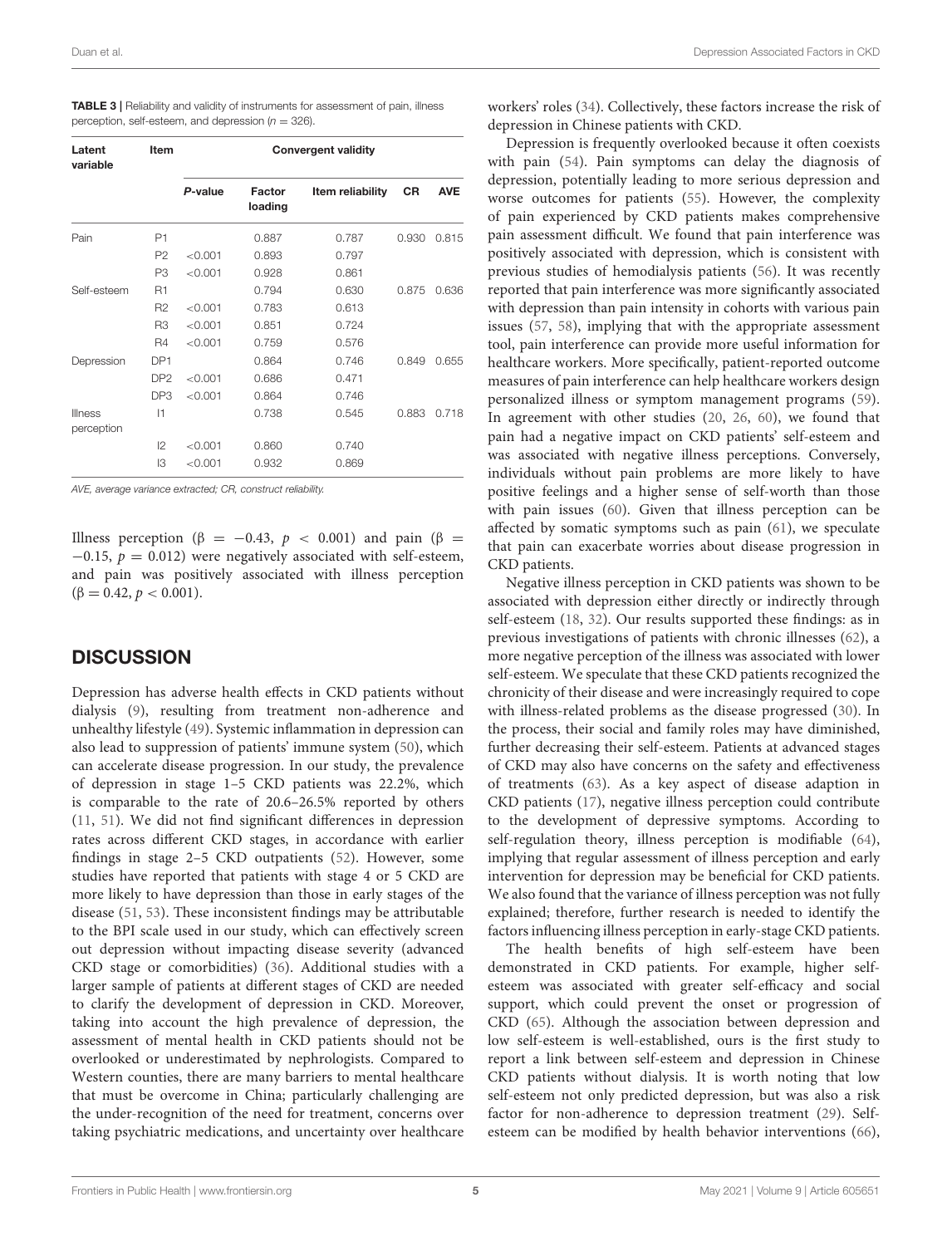

<span id="page-5-0"></span>hence incorporating screening for low self-esteem into CKD management programs could reduce the risk of depression in patients. Given that the small-to-moderate variance of self-esteem was explained in our study and considering the findings of an earlier report [\(32\)](#page-7-8), self-esteem may be more closely related to illness perception than pain interference. The association between pain and self-esteem warrants further study.

The diagnosis and treatment of depression in CKD patients are clinically challenging, in part because of physicians' concerns about the efficacy and safety of pharmacologic treatments [\(8\)](#page-6-7). A similar issue exists in the treatment of pain in CKD patients; many nephrologists do not have confidence in existing pain medications [\(22\)](#page-6-20) given the renal toxicity of conventional analgesics [\(67\)](#page-8-4). Cognitive behavioral therapy—the most commonly used and effective evidence-based psychotherapy for the treatment of depression in individuals with chronic illnesses [\(68\)](#page-8-5)—may therefore be particularly beneficial for this population [\(15\)](#page-6-13). Our study identified relevant variables (e.g., self-esteem and illness perception) associated with pain and depression that can be modified through intervention strategies.

There were some limitations in our study. Firstly, the crosssectional design did not allow us to establish a causal relationship between the examined variables. Longitudinal studies are warranted to identify the risk factors for depression development in CKD patients. Nonetheless, we attempted to explain the relationship between these variables based on the classic CS-SRM theory. Secondly, the participants were recruited from a single medical center in China, and the relatively small sample size limits the generalizability of the findings. Thirdly, the prevalence of depression was assessed by using a selfreport questionnaire less accurate than clinical interviews. Last but not least, although we considered several confounding factors in the model, there could be still some factors that remain unadjusted.

## **CONCLUSION**

In conclusion, we found that depression was common in CKD patients without dialysis in China, and was associated with patients' perception of their illness. Our findings provide insight into the associated factors for depression in CKD patients. Future longitudinal studies could further assess the causal effects of these modifiable risk factors for depression, in order to develop intervention strategies to improve patients' quality of life and clinical outcomes.

#### DATA AVAILABILITY STATEMENT

The datasets presented in this article are not readily available because due to the nature of this research, the hospital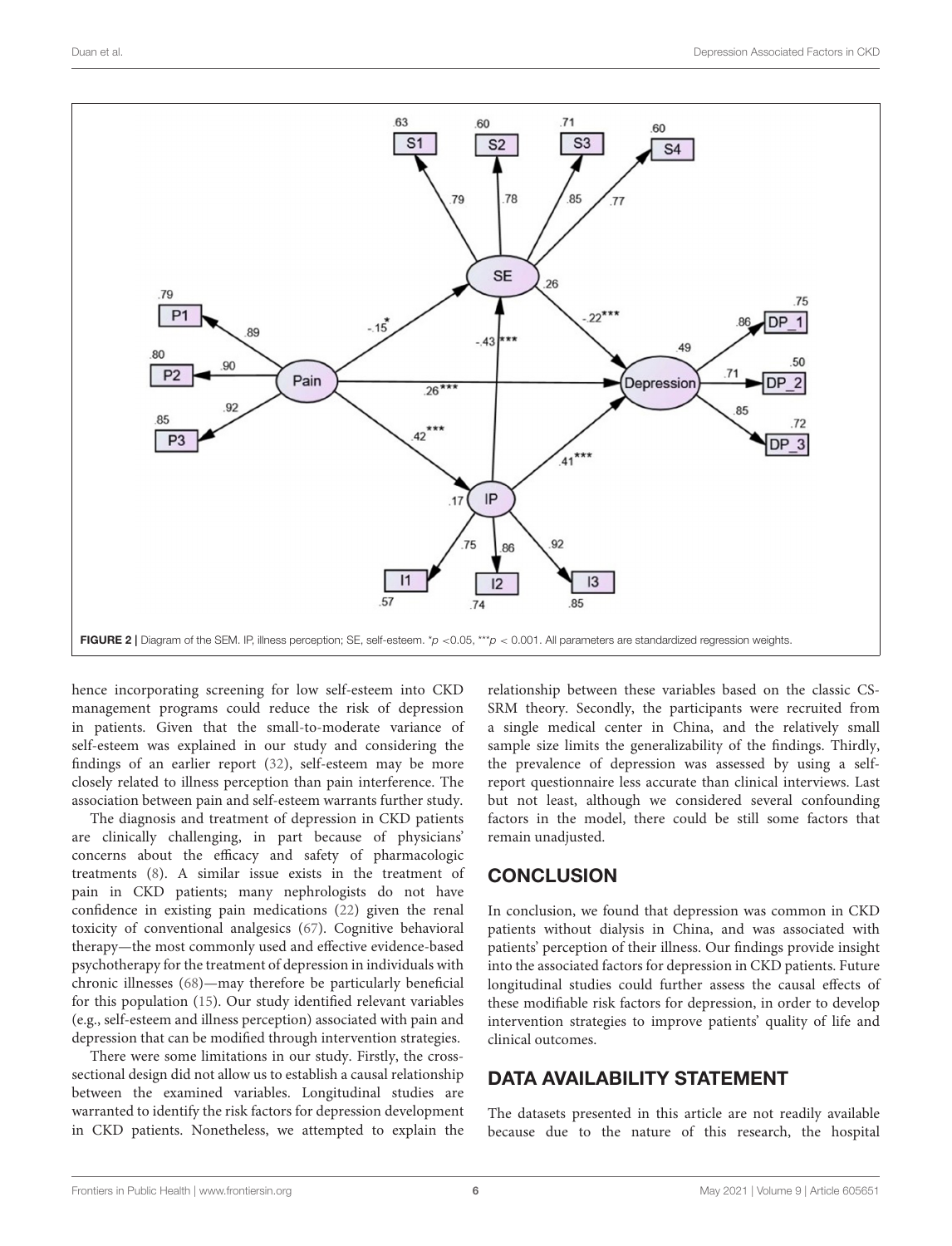of this study did not agree for their data to be shared publicly, so supporting data is not available. Requests to access the datasets should be directed to Difei Duan, duandifei89@163.com.

#### ETHICS STATEMENT

The studies involving human participants were reviewed and approved by the Research Ethics Committee of The Hong Kong Polytechnic University. West China Hospital of Sichuan University Biomedical Research Ethics Committee. The patients/participants provided their written informed consent to participate in this study.

#### **REFERENCES**

- <span id="page-6-0"></span>1. Levey AS, Eckardt KU, Dorman NM, Christiansen SL, Hoorn EJ, Ingelfinger J, et al. Nomenclature for kidney function and disease: report of a kidney disease: improving global outcomes (KDIGO) consensus conference. Kidney Int. [\(2020\) 97:1117–29. doi: 10.1016/j.kint.2020.](https://doi.org/10.1016/j.kint.2020.02.010) 02.010
- <span id="page-6-1"></span>2. GBD 2015 Mortality and Causes of Death Collaborators. Global, regional, and national life expectancy, all-cause mortality, and cause-specific mortality for 249 causes of death, 1980–2015: a systematic analysis for the Global Burden of Disease Study 2015. Lancet. [\(2016\) 388:1459–544. doi: 10.1016/S.0140-6736\(16\)3](https://doi.org/10.1016/S.0140-6736(16)31012-1) 1012-1
- <span id="page-6-2"></span>3. GBD Chronic Kidney Disease Collaboration Global, regional, and national burden of chronic kidney disease, 1990–2017: a systematic analysis for the Global Burden of Disease Study 2017. Lancet. [\(2020\) 395:709–33. doi: 10.1016/s0140-6736\(20\)3](https://doi.org/10.1016/s0140-6736(20)30045-3) 0045-3
- <span id="page-6-3"></span>4. Zhang L, Wang F, Wang L, Wang W, Liu B, Liu J, et al. Prevalence of chronic kidney disease in China: a cross-sectional survey. Lancet. (2012) 379:815–22. doi: [10.1016/S0140-6736\(12\)60033-6](https://doi.org/10.1016/S0140-6736(12)60033-6)
- <span id="page-6-4"></span>5. Zou Y, Hong D, He Q, Wen Y, Li G. Epidemiology investigation and analysis of patients with hemodialysis in Sichuan province of China. Ren Fail. (2019) 41:644–9. doi: [10.1080/0886022X.2019.1612429](https://doi.org/10.1080/0886022X.2019.1612429)
- <span id="page-6-5"></span>6. Liyanage T, Ninomiya T, Jha V, Neal B, Patrice HM, Okpechi I, et al. Worldwide access to treatment for end-stage kidney disease: a systematic review. Lancet. [\(2015\) 385:1975–82. doi: 10.1016/S0140-6736\(14\)6](https://doi.org/10.1016/S0140-6736(14)61601-9) 1601-9
- <span id="page-6-6"></span>7. Chen TK, Knicely DH, Grams ME. Chronic kidney disease diagnosis and management: a review. JAMA. (2019) 322:1294– 304. doi: [10.1001/jama.2019.14745](https://doi.org/10.1001/jama.2019.14745)
- <span id="page-6-7"></span>8. Bautovich A, Katz I, Smith M, Loo CK, Harvey SB. Depression and chronic kidney disease: a review for clinicians. Aust N Z J Psychiatry. (2014) 48:530– 41. doi: [10.1177/0004867414528589](https://doi.org/10.1177/0004867414528589)
- <span id="page-6-8"></span>9. Chiang HH, Guo HR, Livneh H, Lu MC, Yen ML, Tsai TY. Increased risk of progression to dialysis or death in CKD patients with depressive symptoms: a prospective 3-year follow-up cohort study. J Psychosom Res. [\(2015\) 79:228–32. doi: 10.1016/j.jpsychores.2015.](https://doi.org/10.1016/j.jpsychores.2015.01.009) 01.009
- <span id="page-6-9"></span>10. Tsai YC, Chiu YW, Hung CC, Hwang SJ, Tsai JC, Wang SL, et al. Association of symptoms of depression with progression of CKD. Am J Kidney Dis. (2012) 60:54–61. doi: [10.1053/j.ajkd.2012.02.325](https://doi.org/10.1053/j.ajkd.2012.02.325)
- <span id="page-6-10"></span>11. Palmer S, Vecchio M, Craig JC, Tonelli M, Johnson DW, Nicolucci A, et al. Prevalence of depression in chronic kidney disease: systematic review and meta-analysis of observational studies. Kidney Int. (2013) 84:179– 91. doi: [10.1038/ki.2013.77](https://doi.org/10.1038/ki.2013.77)
- <span id="page-6-11"></span>12. IsHak WW, Wen RY, Naghdechi L, Vanle B, Dang J, Knosp M, et al. Pain and depression: a systematic review. Harv Rev

### AUTHOR CONTRIBUTIONS

LY and DD: conceptualization, methodology, and writing review and editing. MZ, XS, and WR: investigation. DD and MZ: resource. DD: formal data analysis and writing-original draft. LY: supervision. All authors contributed to the article and approved the submitted version.

### SUPPLEMENTARY MATERIAL

The Supplementary Material for this article can be found [online at: https://www.frontiersin.org/articles/10.3389/fpubh.](https://www.frontiersin.org/articles/10.3389/fpubh.2021.605651/full#supplementary-material) 2021.605651/full#supplementary-material

Psychiatry. [\(2018\) 26:352–63. doi: 10.1097/hrp.00000000000](https://doi.org/10.1097/hrp.0000000000000198) 00198

- 13. Järemo P, Arman M, Gerdle B, Larsson B, Gottberg K. Illness beliefs among patients with chronic widespread pain—associations with self-reported health status, anxiety and depressive symptoms and impact of pain. BMC Psychol. (2017) 5:24. doi: [10.1186/s40359-017-0192-1](https://doi.org/10.1186/s40359-017-0192-1)
- <span id="page-6-12"></span>14. Rieger S, Göllner R, Trautwein U, Roberts BW. Low self-esteem prospectively predicts depression in the transition to young adulthood: a replication of orth, robins, roberts (2008). J Pers Soc Psychol. (2016) 110:e16– e22. doi: [10.1037/pspp0000037](https://doi.org/10.1037/pspp0000037)
- <span id="page-6-13"></span>15. Shirazian S, Grant CD, Aina O, Mattana J, Khorassani F, Ricardo AC. Depression in chronic kidney disease and end-stage renal disease: similarities and differences in diagnosis, epidemiology, and management. Kidney Int Rep. [\(2016\) 2:94–107. doi: 10.1016/j.ekir.2016.](https://doi.org/10.1016/j.ekir.2016.09.005) 09.005
- <span id="page-6-14"></span>16. Hagger MS, Koch S, Chatzisarantis N, Orbell S. The common sense model of self-regulation: meta-analysis and test of a process model. Psychol Bull. (2017) 143:1117–54. doi: [10.1037/bul0000118](https://doi.org/10.1037/bul0000118)
- <span id="page-6-15"></span>17. Muscat P, Chilcot J, Weinman J, Hudson J. Exploring the relationship between illness perceptions and depression in patients with chronic kidney disease: a systematic literature review. J Ren Care[. \(2018\) 44:174–85. doi: 10.1111/jorc.](https://doi.org/10.1111/jorc.12243) 12243
- <span id="page-6-16"></span>18. Knowles S, Swan L, Salzberg M, Castle D, Langham R. Exploring the relationships between health status, illness perceptions, coping strategies and psychological morbidity in a chronic kidney disease cohort. Am J Med Sci. [\(2014\) 348:271–6. doi: 10.1097/MAJ.00000000000](https://doi.org/10.1097/MAJ.0000000000000242) 00242
- <span id="page-6-17"></span>19. de Raaij EJ, Ostelo RW, Maissan F, Mollema J, Wittink H. The association of illness perception and prognosis for pain and physical function in patients with noncancer musculoskeletal pain: a systematic literature review. J Orthop Sports Phys Ther. (2018) 48:789–800. doi: [10.2519/jospt.2018.8072](https://doi.org/10.2519/jospt.2018.8072)
- <span id="page-6-18"></span>20. Nagyova I, Stewart RE, Macejova Z, van Dijk JP, van den Heuvel WJ. The impact of pain on psychological well-being in rheumatoid arthritis: the mediating effects of self-esteem and adjustment to disease. Patient Educ Couns. [\(2005\) 58:55–62. doi: 10.1016/j.pec.2004.](https://doi.org/10.1016/j.pec.2004.06.011) 06.011
- <span id="page-6-19"></span>21. Cohen SD, Davison SN, Kimmel PL. Chapter 78 - pain and chronic kidney disease. In: Kimmel PL, Rosenberg ME, editors. Chronic Renal Disease. 2nd ed. Cambridge: Academic Press (2020). p. 1279–89. doi: [10.1016/B978-0-12-815876-0.00078-4](https://doi.org/10.1016/B978-0-12-815876-0.00078-4)
- <span id="page-6-20"></span>22. Koncicki HM, Unruh M, Schell JO. Pain management in CKD: A guide for nephrology providers. Am J Kidney Dis. (2017) 69:451– 60. doi: [10.1053/j.ajkd.2016.08.039](https://doi.org/10.1053/j.ajkd.2016.08.039)
- <span id="page-6-21"></span>23. Thomas E, Peat G, Harris L, Wilkie R, Croft PR. The prevalence of pain and pain interference in a general population of older adults: cross-sectional findings from the north staffordshire osteoarthritis project (NorStOP). Pain. [\(2004\) 110:361–8. doi: 10.1016/j.pain.2004.](https://doi.org/10.1016/j.pain.2004.04.017) 04.017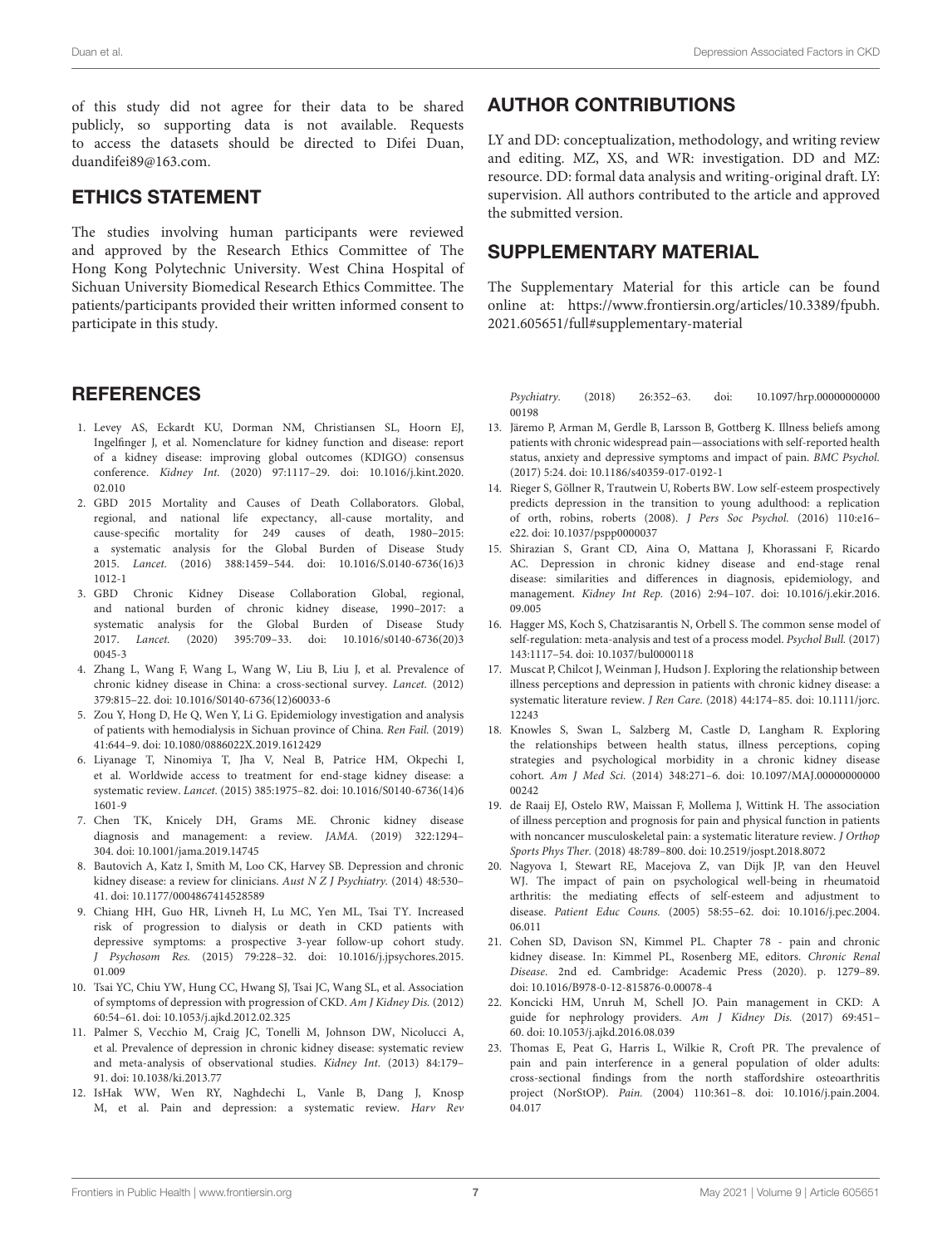- <span id="page-7-0"></span>24. Wilson M. Integrating the concept of pain interference into pain management. Pain Manag Nurs. [\(2014\) 15:499–505. doi: 10.1016/j.pmn.2011.](https://doi.org/10.1016/j.pmn.2011.06.004) 06.004
- <span id="page-7-1"></span>25. Cohen SD, Patel SS, Khetpal P, Peterson RA, Kimmel PL. Pain, sleep disturbance, and quality of life in patients with chronic kidney disease. Clin J Am Soc Nephrol. [\(2007\) 2:919–25. doi: 10.2215/CJN.008](https://doi.org/10.2215/CJN.00820207) 20207
- <span id="page-7-2"></span>26. Chisari C, Chilcot J. The experience of pain severity and pain interference in vulvodynia patients: the role of cognitive-behavioural factors, psychological distress and fatigue. J Psychosom Res. (2017) 93:83–9. doi: [10.1016/j.jpsychores.2016.12.010](https://doi.org/10.1016/j.jpsychores.2016.12.010)
- <span id="page-7-3"></span>27. Hegarty D, Wall M. Prevalence of stigmatization and poor self-esteem in chronic pain patients. J Pain Relief. (2014) 3:136. doi: [10.4172/2167-0846.1000136](https://doi.org/10.4172/2167-0846.1000136)
- <span id="page-7-4"></span>28. Cotter VT, Gonzalez EW, Fisher K, Richards KC. Influence of hope, social support, and self-esteem in early stage dementia. Dementia. (2018) 17:214– 24. doi: [10.1177/1471301217741744](https://doi.org/10.1177/1471301217741744)
- <span id="page-7-5"></span>29. Stein-Shvachman I, Karpas DS, Werner P. Depression treatment nonadherence and its psychosocial predictors: differences between young and older adults? Aging Dis. (2013) 4:329–36. doi: [10.14336/ad.2013.0400329](https://doi.org/10.14336/ad.2013.0400329)
- <span id="page-7-6"></span>30. Bonsaksen T, Fagermoen MS, Lerdal A. Factors associated with self-esteem in persons with morbid obesity and in persons with chronic obstructive pulmonary disease: a cross-sectional study. Psychol Health Med. (2015) 20:431–42. doi: [10.1080/13548506.2014.959529](https://doi.org/10.1080/13548506.2014.959529)
- <span id="page-7-7"></span>31. Kerklaan J, Hannan E, Hanson C, Guha C, Cho Y, Christian M, et al. Perspectives on life participation by young adults with chronic kidney disease: an interview study. BMJ Open. (2020) 10:e037840. doi: [10.1136/bmjopen-2020-037840](https://doi.org/10.1136/bmjopen-2020-037840)
- <span id="page-7-8"></span>32. Jansen DL, Grootendorst DC, Rijken M, Heijmans M, Kaptein AA, Boeschoten EW, et al. Pre-dialysis patients' perceived autonomy, selfesteem and labor participation: associations with illness perceptions and treatment perceptions. A cross-sectional study. BMC Nephrol. (2010) 11:35. doi: [10.1186/1471-2369-11-35](https://doi.org/10.1186/1471-2369-11-35)
- <span id="page-7-9"></span>33. Murray PD, Dobbels F, Lonsdale DC, Harden PN. Impact of endstage kidney disease on academic achievement and employment in young adults: A mixed methods study. J Adolesc Health. (2014) 55:505– 12. doi: [10.1016/j.jadohealth.2014.03.017](https://doi.org/10.1016/j.jadohealth.2014.03.017)
- <span id="page-7-10"></span>34. Sun KS, Lam TP, Wu D. Chinese perspectives on primary care for common mental disorders: barriers and policy implications. Int J Soc Psychiatry. (2018) 64:417–26. doi: [10.1177/0020764018776347](https://doi.org/10.1177/0020764018776347)
- <span id="page-7-11"></span>35. Beck AT, Steer RA, Brown GK. Manual for the Beck Depression Inventory-II. San Antonio, TX: Psychological Corporation (1996).
- <span id="page-7-12"></span>36. Toups M, Carmody T, Trivedi MH, Rush AJ, Hedayati SS. Performance of depression rating scales in patients with chronic kidney disease: An item response theory-based analysis. General Hosp Psychiatry. (2016) 42:60– 6. doi: [10.1016/j.genhosppsych.2016.07.005](https://doi.org/10.1016/j.genhosppsych.2016.07.005)
- <span id="page-7-13"></span>37. Hedayati SS, Yalamanchili V, Finkelstein FO. A practical approach to the treatment of depression in patients with chronic kidney disease and end-stage renal disease. Kidney Int. (2011) 81:247–55. doi: [10.1038/ki.2011.358](https://doi.org/10.1038/ki.2011.358)
- <span id="page-7-14"></span>38. Beck A, Steer R, Brown G, Van der Does A. BDI-II-NL Handleiding [BDI-II-Dutch Manual]. Lisse, The Netherlands: Psychological Corporation (2002).
- <span id="page-7-15"></span>39. Little TD, Cunningham WA, Shahar G, Widaman KF. To parcel or not to parcel: exploring the question, weighing the merits. Struct Equ Modeling. (2002) 9:151–73. doi: [10.1207/S15328007SEM0902\\_1](https://doi.org/10.1207/S15328007SEM0902_1)
- <span id="page-7-16"></span>40. Wang XS, Mendoza TR, Gao SZ, Cleeland CS. The Chinese version of the brief pain inventory (BPI-C): its development and use in a study of cancer pain. Pain. (1996) 67:407–16. doi: [10.1016/0304-3959\(96\)03147-8](https://doi.org/10.1016/0304-3959(96)03147-8)
- <span id="page-7-17"></span>41. LaRowe LR, Farris SG, Zvolensky MJ, Ditre JW. Associations between pastmonth pain and distress intolerance among daily cigarette smokers. J Stud Alcohol Drugs. (2018) 79:781–9. doi: [10.15288/jsad.2018.79.781](https://doi.org/10.15288/jsad.2018.79.781)
- <span id="page-7-18"></span>42. Hagger MS, Orbell S. A meta-analytic review of the commonsense model of illness representations. Psychol Health. (2003) 18:141–84. doi: [10.1080/088704403100081321](https://doi.org/10.1080/088704403100081321)
- <span id="page-7-19"></span>43. Zhang N, Fielding R, Soong I, Chan KK, Lee C, Ng A, et al. Psychometric assessment of the Chinese version of the brief illness perception questionnaire in breast cancer survivors. PLoS ONE. (2017) 12:e0174093. doi: [10.1371/journal.pone.0174093](https://doi.org/10.1371/journal.pone.0174093)
- <span id="page-7-20"></span>44. Symister P, Friend R. The influence of social support and problematic support on optimism and depression in chronic illness: a prospective study evaluating self-esteem as a mediator. Health Psychol. (2003) 22:123– 129. doi: [10.1037/0278-6133.22.2.123](https://doi.org/10.1037/0278-6133.22.2.123)
- <span id="page-7-21"></span>45. Fornell C, Larcker DF. Evaluating structural equation models with unobservable variables and measurement error. J Mark Res. (1981) 18:39– 50. doi: [10.1177/002224378101800104](https://doi.org/10.1177/002224378101800104)
- <span id="page-7-22"></span>46. Hu L-T, Bentler PM. Evaluating Model Fit. Structural Equation Modeling: Concepts, Issues, and Applications. Thousand Oaks, CA: Sage Publications (1995). p. 76–99.
- <span id="page-7-23"></span>47. Hancock GR, Nevitt J. Bootstrapping and the identification of exogenous latent variables within structural equation models. Struct Equ Modeling. [\(1999\) 6:394–9. doi: 10.1080/107055199095](https://doi.org/10.1080/10705519909540142) 40142
- <span id="page-7-24"></span>48. Hair JF, Black WC, Babin BJ, Anderson RE, Tatham RL. Multivariate Data Analysis. vol. 5. Upper Saddle River, NJ: Prentice Hall (1998). p. 207–19.
- <span id="page-7-25"></span>49. Furihata R, Konno C, Suzuki M, Takahashi S, Kaneita Y, Ohida T, et al. Unhealthy lifestyle factors and depressive symptoms: a Japanese general adult population survey. J Affect Disord. (2018) 234:156–61.doi: [10.1016/j.jad.2018.02.093](https://doi.org/10.1016/j.jad.2018.02.093)
- <span id="page-7-26"></span>50. Köhler CA, Freitas TH, Maes M, de Andrade NQ, Liu CS, Fernandes BS, et al. Peripheral cytokine and chemokine alterations in depression: a meta-analysis of 82 studies. Acta Psychiatr Scand. (2017) 135:373– 87. doi: [10.1111/acps.12698](https://doi.org/10.1111/acps.12698)
- <span id="page-7-27"></span>51. Wang X, Shen B, Zhuang X, Wang X, Weng W. Investigating factors associated with depressive symptoms of chronic kidney diseases in China with type 2 diabetes. J Diabetes Res. (2017) 2017:1769897. doi: [10.1155/2017/1769897](https://doi.org/10.1155/2017/1769897)
- <span id="page-7-28"></span>52. Hedayati SS, Minhajuddin AT, Toto RD, Morris DW, Rush AJ. Prevalence of major depressive episode in CKD. Am J Kidney Dis. (2009) 54:424– 32. doi: [10.1053/j.ajkd.2009.03.017](https://doi.org/10.1053/j.ajkd.2009.03.017)
- <span id="page-7-29"></span>53. Chiang HH, Livneh H, Yen ML, Li TC, Tsai TY. Prevalence and correlates of depression among chronic kidney disease patients in Taiwan. BMC Nephrol. (2013) 14:78. doi: [10.1186/1471-2369-14-78](https://doi.org/10.1186/1471-2369-14-78)
- <span id="page-7-30"></span>54. Kroenke K, Wu J, Bair MJ, Krebs EE, Damush TM, Tu W. Reciprocal relationship between pain and depression: a 12-month longitudinal analysis in primary care. J Pain. [\(2011\) 12:964–973. doi: 10.1016/j.jpain.2011.](https://doi.org/10.1016/j.jpain.2011.03.003) 03.003
- <span id="page-7-31"></span>55. Reed C, Hong J, Novick D, Lenox-Smith A, Happich M. Health care costs before and after diagnosis of depression in patients with unexplained pain: a retrospective cohort study using the United Kingdom General Practice Research Database. Clinicoecon Outcomes Res. (2013) 5:37– 47. doi: [10.2147/ceor.s38323](https://doi.org/10.2147/ceor.s38323)
- <span id="page-7-32"></span>56. Gerogianni G, Kouzoupis A, Grapsa E. A holistic approach to factors affecting depression in haemodialysis patients. Int Urol Nephrol. (2018) 50:1467– 76. doi: [10.1007/s11255-018-1891-0](https://doi.org/10.1007/s11255-018-1891-0)
- <span id="page-7-33"></span>57. Choi NG, Snow AL, Kunik ME. Pain severity, interference, and prescription analgesic use among depressed, low-income homebound older adults. Aging Ment Health. [\(2016\) 20:804–13. doi: 10.1080/13607863.2015.10](https://doi.org/10.1080/13607863.2015.1037244) 37244
- <span id="page-7-34"></span>58. Cuff L, Fann JR, Bombardier CH, Graves DE, Kalpakjian CZ. Depression, pain intensity, and interference in acute spinal cord injury. Top Spinal Cord Inj Rehabil. (2014) 20:32–9. doi: [10.1310/sci2001-32](https://doi.org/10.1310/sci2001-32)
- <span id="page-7-35"></span>59. Tang E, Bansal A, Novak M, Mucsi I. Patient-reported outcomes in patients with chronic kidney disease and kidney transplant— Part 1. Front Med (Lausanne). [\(2017\) 4:254. doi: 10.3389/fmed.2017.](https://doi.org/10.3389/fmed.2017.00254) 00254
- <span id="page-7-36"></span>60. Burke AL, Mathias JL, Denson LA. Psychological functioning of people living with chronic pain: a meta-analytic review. Br J Clin Psychol. (2015) 54:345–360. doi: [10.1111/bjc.12078](https://doi.org/10.1111/bjc.12078)
- <span id="page-7-37"></span>61. Schaefert R, Höner C, Salm F, Wirsching M, Leonhart R, Yang J, et al. Psychological and behavioral variables associated with the somatic symptom severity of general hospital outpatients in China. Gen Hosp Psychiatry. (2013) 35:297–303. doi: [10.1016/j.genhosppsych.2012.11.001](https://doi.org/10.1016/j.genhosppsych.2012.11.001)
- <span id="page-7-38"></span>62. Wilski M, Tomczak M. Comparison of personal resources in patients who differently estimate the impact of multiple sclerosis. Ann Behav Med. (2017) 51:179–88. doi: [10.1007/s12160-016-9841-5](https://doi.org/10.1007/s12160-016-9841-5)